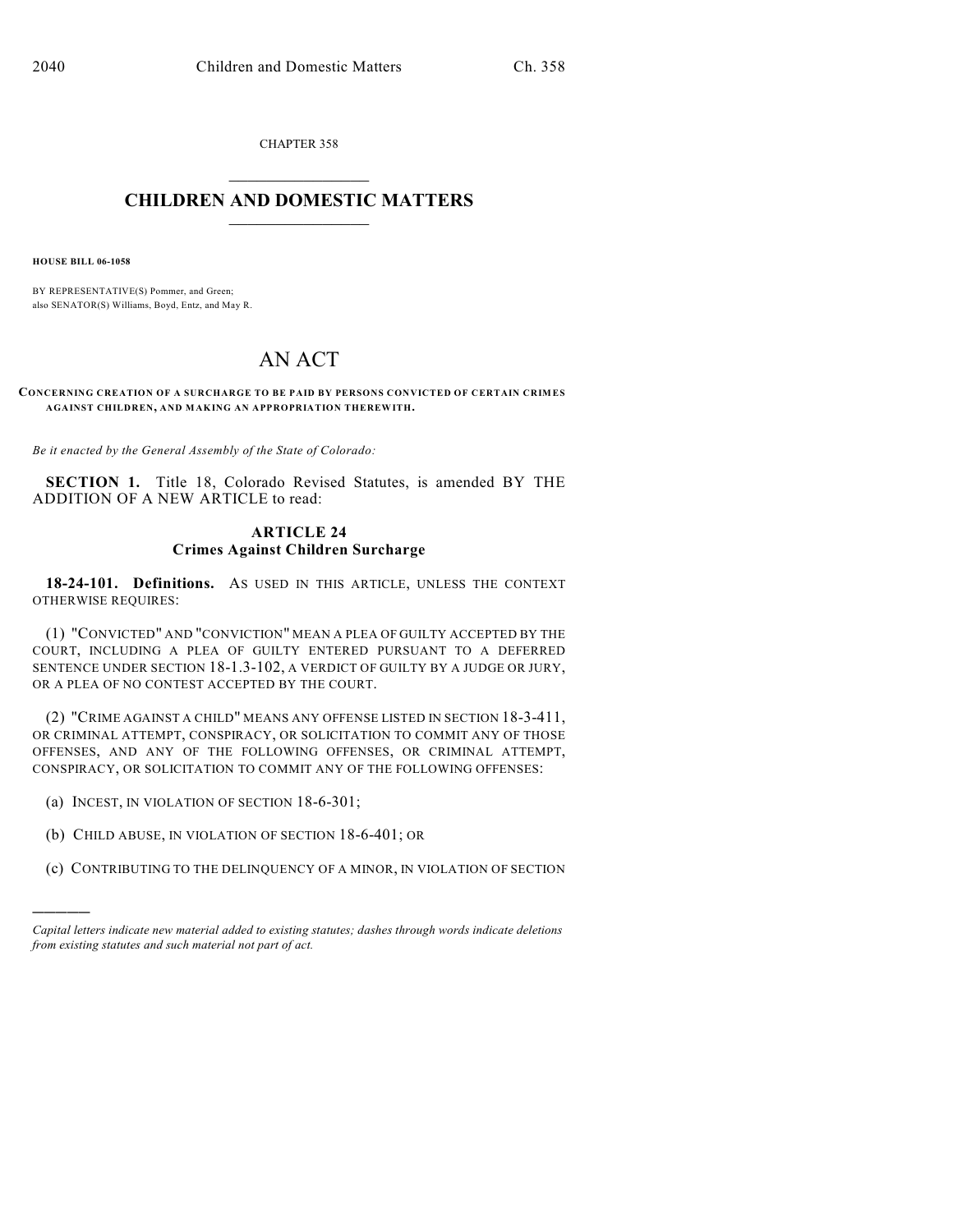18-6-701.

**18-24-102. Surcharge.** (1) EACH PERSON WHO IS CONVICTED OF A CRIME AGAINST A CHILD SHALL BE REQUIRED TO PAY A SURCHARGE TO THE CLERK OF THE COURT FOR THE JUDICIAL DISTRICT IN WHICH THE CONVICTION OCCURS.

(2) SURCHARGES PURSUANT TO SUBSECTION (1) OF THIS SECTION SHALL BE IN THE FOLLOWING AMOUNTS:

(a) FOR EACH CLASS 2 FELONY OF WHICH A PERSON IS CONVICTED, ONE THOUSAND FIVE HUNDRED DOLLARS;

(b) FOR EACH CLASS 3 FELONY OF WHICH A PERSON IS CONVICTED, ONE THOUSAND DOLLARS;

(c) FOR EACH CLASS 4 FELONY OF WHICH A PERSON IS CONVICTED, FIVE HUNDRED DOLLARS;

(d) FOR EACH CLASS 5 FELONY OF WHICH A PERSON IS CONVICTED, THREE HUNDRED SEVENTY-FIVE DOLLARS;

(e) FOR EACH CLASS 6 FELONY OF WHICH A PERSON IS CONVICTED, TWO HUNDRED FIFTY DOLLARS;

(f) FOR EACH CLASS 1 MISDEMEANOR OF WHICH A PERSON IS CONVICTED, TWO HUNDRED DOLLARS;

(g) FOR EACH CLASS 2 MISDEMEANOR OF WHICH A PERSON IS CONVICTED, ONE HUNDRED FIFTY DOLLARS; AND

(h) FOR EACH CLASS 3 MISDEMEANOR OF WHICH A PERSON IS CONVICTED, SEVENTY-FIVE DOLLARS.

**18-24-103. Collection and distribution of funds - child abuse investigation surcharge fund - creation.** (1) THE CLERK OF THE COURT SHALL ALLOCATE THE SURCHARGE REQUIRED BY SECTION 18-24-102 AS FOLLOWS:

(a) FIVE PERCENT SHALL BE RETAINED BY THE CLERK OF THE COURT FOR ADMINISTRATIVE COSTS INCURRED PURSUANT TO THIS SUBSECTION (1). SUCH AMOUNT RETAINED SHALL BE TRANSMITTED TO THE STATE TREASURER FOR DEPOSIT IN THE JUDICIAL STABILIZATION CASH FUND CREATED IN SECTION 13-32-101 (1.5), C.R.S., AND

(b) NINETY-FIVE PERCENT SHALL BE TRANSFERRED TO THE STATE TREASURER, WHO SHALL CREDIT THE SAME TO THE CHILD ABUSE INVESTIGATION SURCHARGE FUND CREATED PURSUANT TO SUBSECTION (2) OF THIS SECTION.

(2) THERE IS HEREBY CREATED IN THE STATE TREASURY THE CHILD ABUSE INVESTIGATION SURCHARGE FUND THAT SHALL CONSIST OF MONEYS RECEIVED BY THE STATE TREASURER PURSUANT TO THIS SECTION. THE MONEYS IN THE FUND SHALL BE SUBJECT TO ANNUAL APPROPRIATION BY THE GENERAL ASSEMBLY TO THE